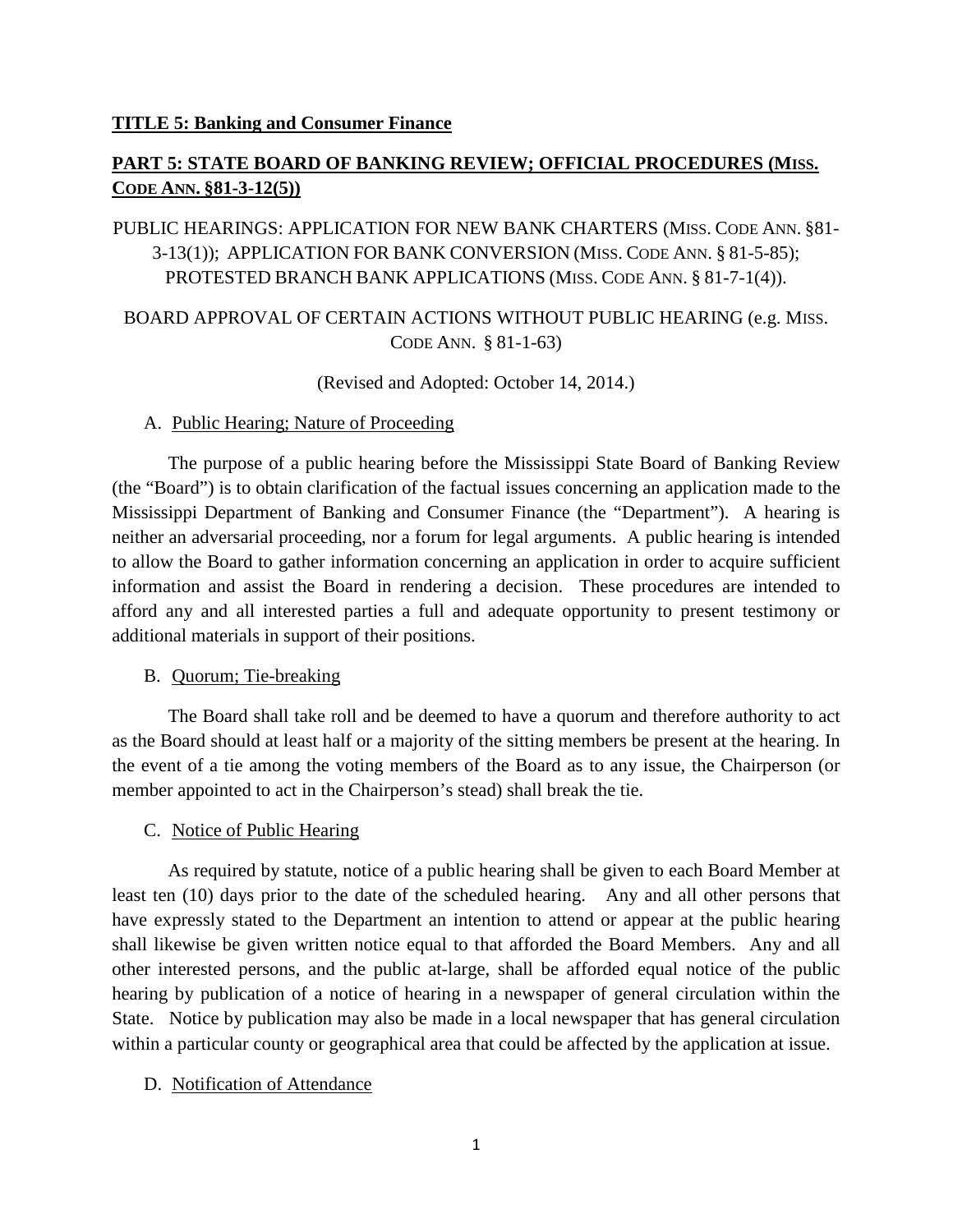Within ten (10) days of the date of the Notice of Hearing, but no fewer than five (5) days prior to the public hearing, any bank, organization, or person that intends to either attend, or appear before the Board to be heard at the hearing, shall provide the Department and the Chairperson of the Board with notice of their intent to appear and an estimate of the total number of individuals that shall attend the hearing on their behalf. Seating-capacity is limited in the hearing room and anyone not previously approved to attend may be denied access. The Board reserves the right to control the attendance of the hearing and to limit the number of individuals appearing at any one time on behalf of the same entity, regardless of prior notice. Anyone that wishes to appear before the Board may either speak on their own behalf or may be represented by their authorized agent, representative or attorney of choice. Should any attendee require special accommodations in order to appear or participate at the hearing, notice should be provided in advance.

### E. Notification of Proposed Testimony and Evidence to be Received

### 1. Witnesses to Provide Testimony

Each interested party must submit to the Department, the Chairperson of the Board, and each other party to the hearing, a list of all witnesses who will testify on behalf of the party. The list must be received by the recipients at least five (5) days before the public hearing. Evidentiary standards for offering testimony are relaxed during a hearing. Generally, so long as a witness' testimony is relevant to the application, the Chairperson shall allow the testimony, regardless of the witness' qualifications or biases.

2. Exhibits

All exhibits presented or referenced at the hearing must be filed, in duplicate, with the Department, and copies furnished to the Chairperson and to each other party to the hearing. The exhibits must be received by the recipients at least five (5) days before the hearing. The term "exhibits" includes all illustrative and demonstrative documentary evidence used in connection with a party's presentation to the Board, including maps, photographs, charts, and any other visual aids. Large size exhibits may be used at the hearing, but all exhibit submissions for filing with the Department should, where possible, be on standard letter-size paper. Exhibits that do not meet the above requirements for quantity, size or timely submission may not be accepted during the hearing and reference to them may be prohibited by the Board.

#### F. Public File; Availability

The public file maintained by the Department with regard to each issue to be heard at a hearing shall consist of the application with supporting data and supplementary information, with the exception of material deemed to be confidential, such as trade secrets, proprietary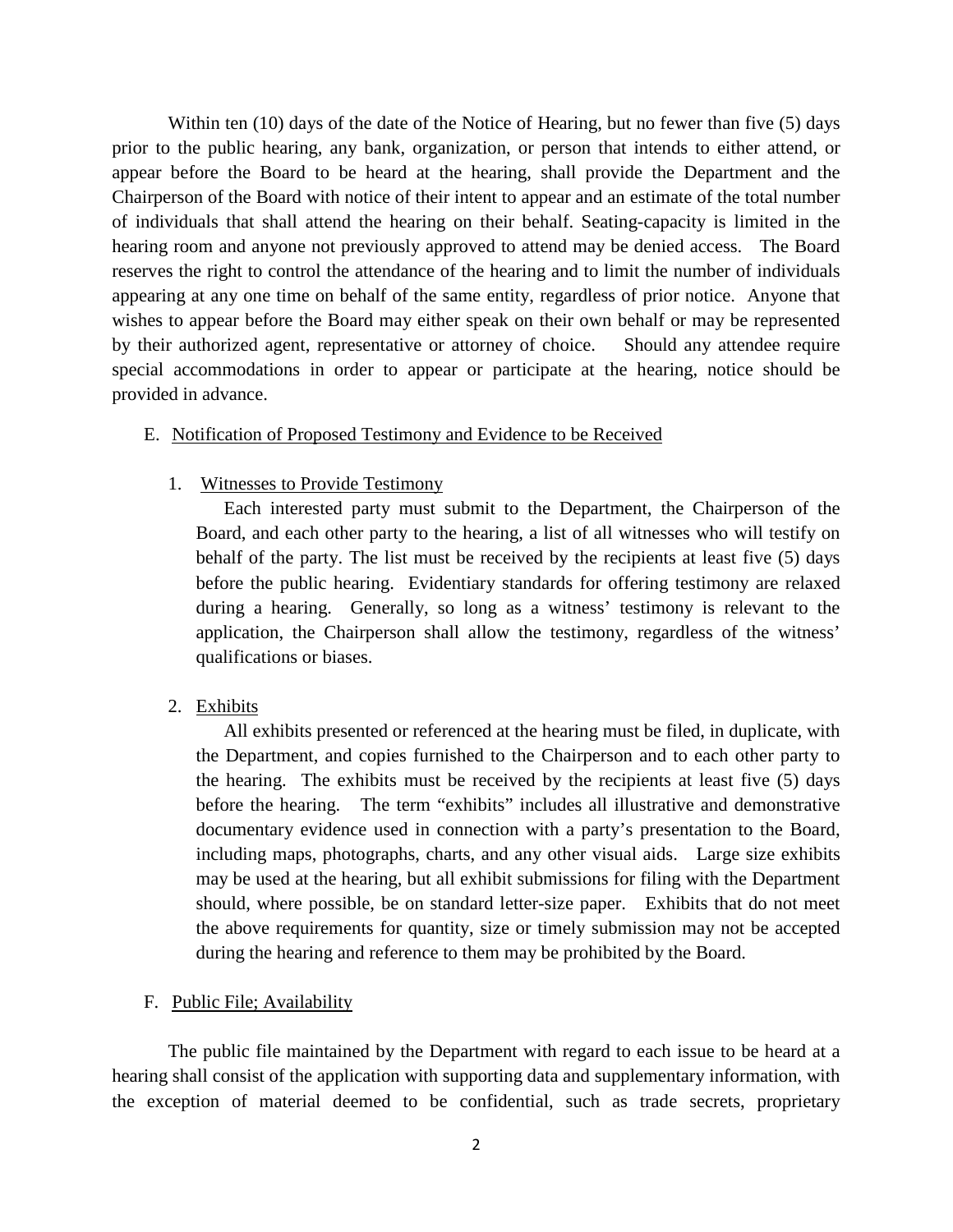information or any other information or materials normally not available to the general public through commercial disclosures or publications. In addition, the public file shall contain all data and information submitted by the interested parties in favor of, or in opposition to the application, excluding any confidential information.

As to any application submitted to the Department, the public file shall be available to the public for inspection at the offices of the Department upon written request. The public file availability is limited as follows:

- 1. A public file will be available for inspection *only* by prior appointment;
- 2. The public file shall only be available for inspection between the hours of 9:30 a.m. and 3:30 p.m. during any day the Department is open for business;
- 3. A request for inspection of a public file must be in writing and be received by the Department either prior to, or at the time of prearranged inspection;
- 4. The public file of an application to be considered at a hearing *will not* be made available for inspection on the day of the scheduled hearing, except that the file shall be available for inspection during the Board's hearing;
- 5. No information contained in a public file shall be provided or disseminated by telephone.

Photocopying and/or electronic imaging (scanning) of the public file documents is available upon written request to the Department. The following provisions govern such requests:

- 6. Photocopies will be made available for an interested party upon written request to the Department and at a rate of \$30.00/hr for retrieval and duplication, plus 20 cents per page for reproduction. The Department may mail the photocopied documents to an interested party at the party's sole expense;
- 7. Scanning of the public file and transmission of the electronic document will be made available for an interested party upon written request to the Department and at a rate of \$30.00/hr for retrieval and imaging.
- 8. Documents of a size up to 8" x 14" will be imaged and copied in their original form. Larger documents may be re-sized if possible. Large maps, photos and the like may be reproduced on multiple pages. Some photos may not lend themselves to copying or scanning and those documents may not be furnished.
- 9. The Department will process a written request at the time it is received and will attempt to respond within one (1) week. The Department is absolutely under no continuing obligation to provide a requestor with any additional documents that may be added to the public file subsequent to the time of the request. No requests that encompass an ongoing obligation on the part of the Department will be honored. The Department will not supply analysis of any public file documents, or search for a particular item located within the larger public file.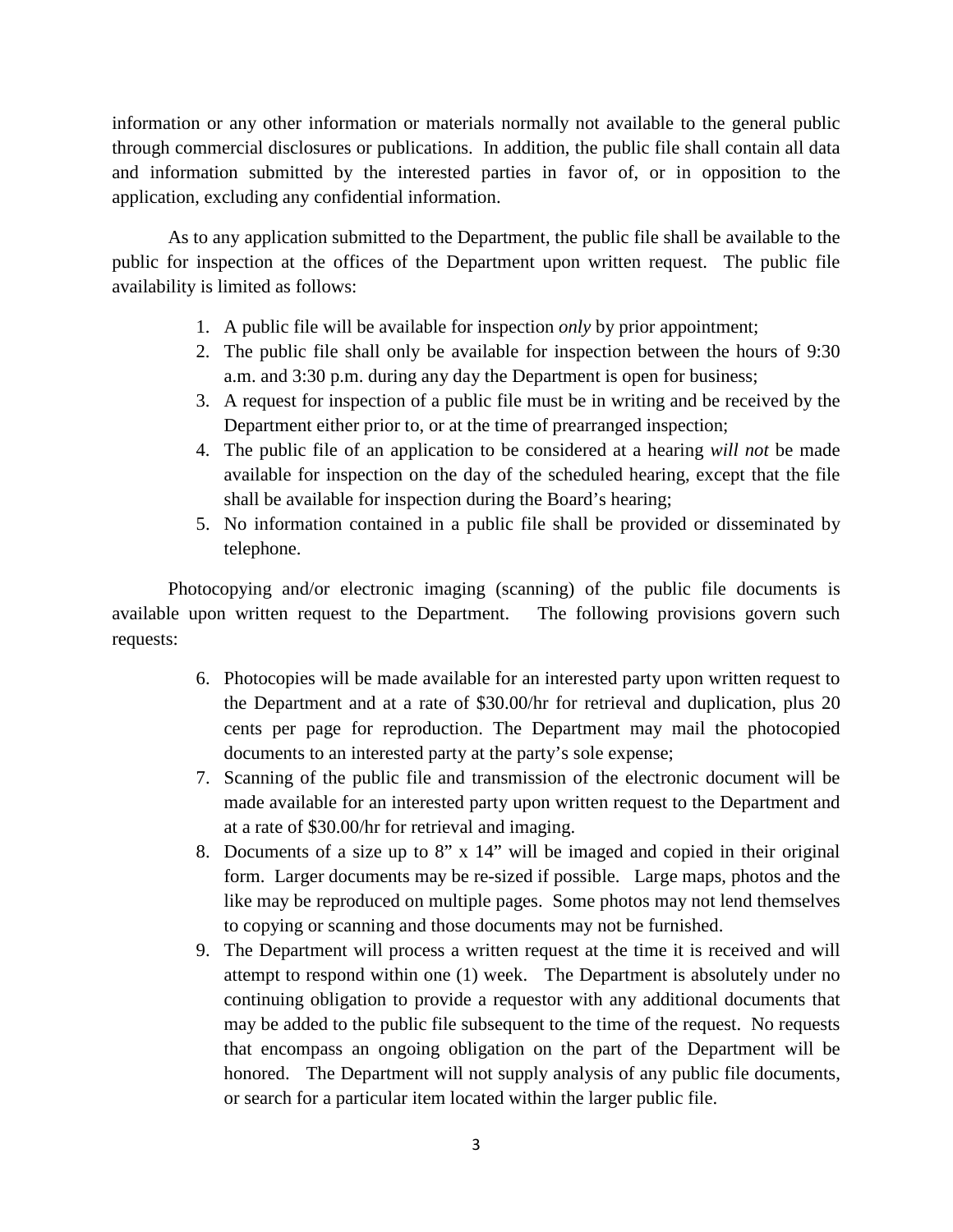#### G. The Hearing; Time Limits; Presentation of Testimony

In the case of a contested application, both the applicant and collectively all respondents/opponents shall each be allotted one and one-half hours to present testimony and/or evidence in support of their respective positions. When there is more than one respondent, the respondents must agree among themselves prior to the hearing as to how they will divide the time allotted to them. The time allotted may be utilized in any manner seen fit by each presenter, who may decide how it will allocate the time among an opening statement, affirmative presentation of testimony or evidence, questioning of other parties, and a closing statement. Time may be reserved by request.

The Chairperson or Vice Chairperson of the Board shall have authority to determine: the number of witnesses that may appear; the order of appearance of witnesses; what testimony, evidence, data or other materials offered shall be received; and all other procedural matters that may arise during the course of, or otherwise in connection with the hearing. No witness, other than those designated persons described below, shall be subjected to "cross-examination" without consent, except that the members of the Board reserve the right to question any witness on any matter, at any length.

The Hearing shall proceed generally in the following order of presentation:

- 1. Statement of Commissioner: The Commissioner of the Department will present to the Board the application at issue, a brief statement regarding the application, and the Commissioner's recommendation on disposition of the application. Should the Commissioner be unable appear at the hearing for any reason, the Deputy Commissioner, a Department Director or the Department's Counsel may present the application and the Commissioner's recommendation to the Board.
- 2. Opening Statements: Each party may make a brief opening statement describing its general position, an overview of the evidence or testimony it plans to present and the manner in which the presentation shall proceed. The applicant shall make its statement first, followed by the respondent. The Board may limit the number of opening statements in the case of multiple respondents.
- 3. Applicant's Presentation: Following opening statements, the applicant shall proceed with its affirmative presentation of testimony and/or evidence. The application, any summary of information or any other data previously submitted to the Department in support of the application shall be deemed part of the applicant's presentation. The applicant may rely upon and rest its case based solely on its previous submissions. One or more witnesses designated to speak on behalf of the applicant must be available at the hearing to answer any questions regarding the documents presented previously or at the hearing.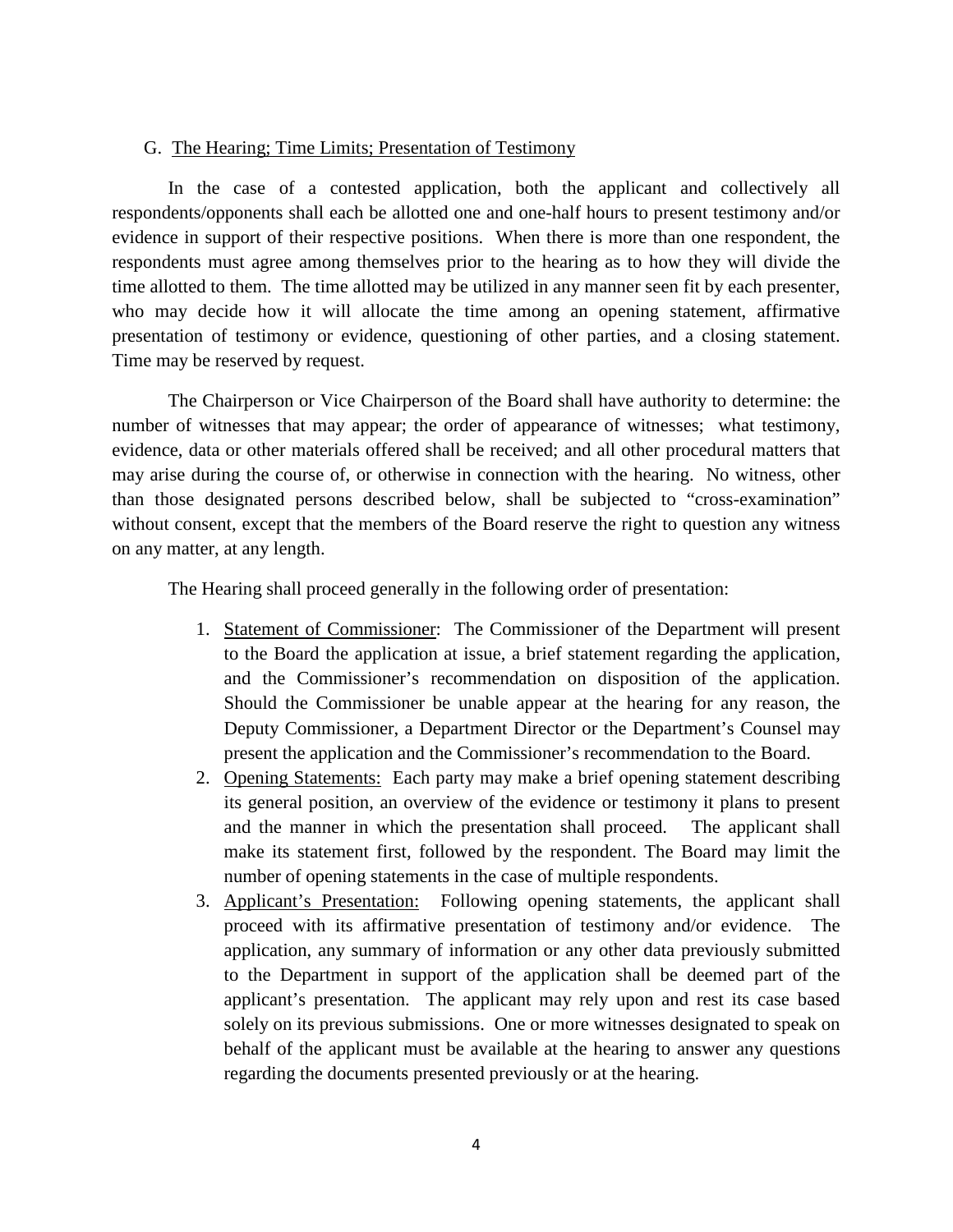- 4. Cross-Examination of Applicant: The designated witness(es) of the applicant shall, upon the close of the applicant's presentation, be subject to questioning by the respondent(s) regarding any previously submitted materials and any testimony given. Any questioning conducted by a respondent shall be charged against respondent's allotted time limit.
- 5. Respondent's Presentation: The affirmative presentation of the respondent(s) will follow the cross-examination of the applicant's designated witness(es). All documents submitted prior to the hearing will be deemed to constitute part of the respondent's affirmative presentation and respondent may rely upon and rest on such submissions. A designated witness or witnesses who speak on the behalf of the respondents should be available at the hearing to answer any questions regarding the documents previously filed or the information provided at the hearing by respondents.
- 6. Cross-examination of Respondent: The designated witness(es) of the respondent shall, upon the close of the respondent's presentation, be subject to questioning by the applicant regarding any previously submitted materials and any testimony given. Any questioning by applicant shall be charged against its allotted time limit.
- 7. Closing Statements: Each party may make a closing statement in order to summarize its position and/or evidence presented. The Applicant shall proceed first.
- 8. Post-Hearing Submissions: If any party requests at the hearing that the Public File remain open for supplementation and/or the Board so directs, written statements concerning any materials filed or discussed may be submitted no later than 21 calendar days following the hearing. An extension may be granted upon written request and upon a determination by the Board that additional time is warranted to gather facts prior to making a ruling. No new matters will be accepted or considered for filing under this provision. Materials submitted must be concurrently provided to the other parties who responded to the application or appeared at the hearing.

# H. Board Consideration of Certain Actions Without Public Hearing

From time-to-time, the Board may be charged with the approval of certain actions proposed or recommended by the Commissioner of the Department. (*See* e.g. MISS. CODE ANN. § 81-1-63). The Board may in such a circumstance, unless expressly indicated otherwise, consider any such action or recommendation by the Commissioner without the need for a public hearing. The procedure for such consideration shall be as follows: